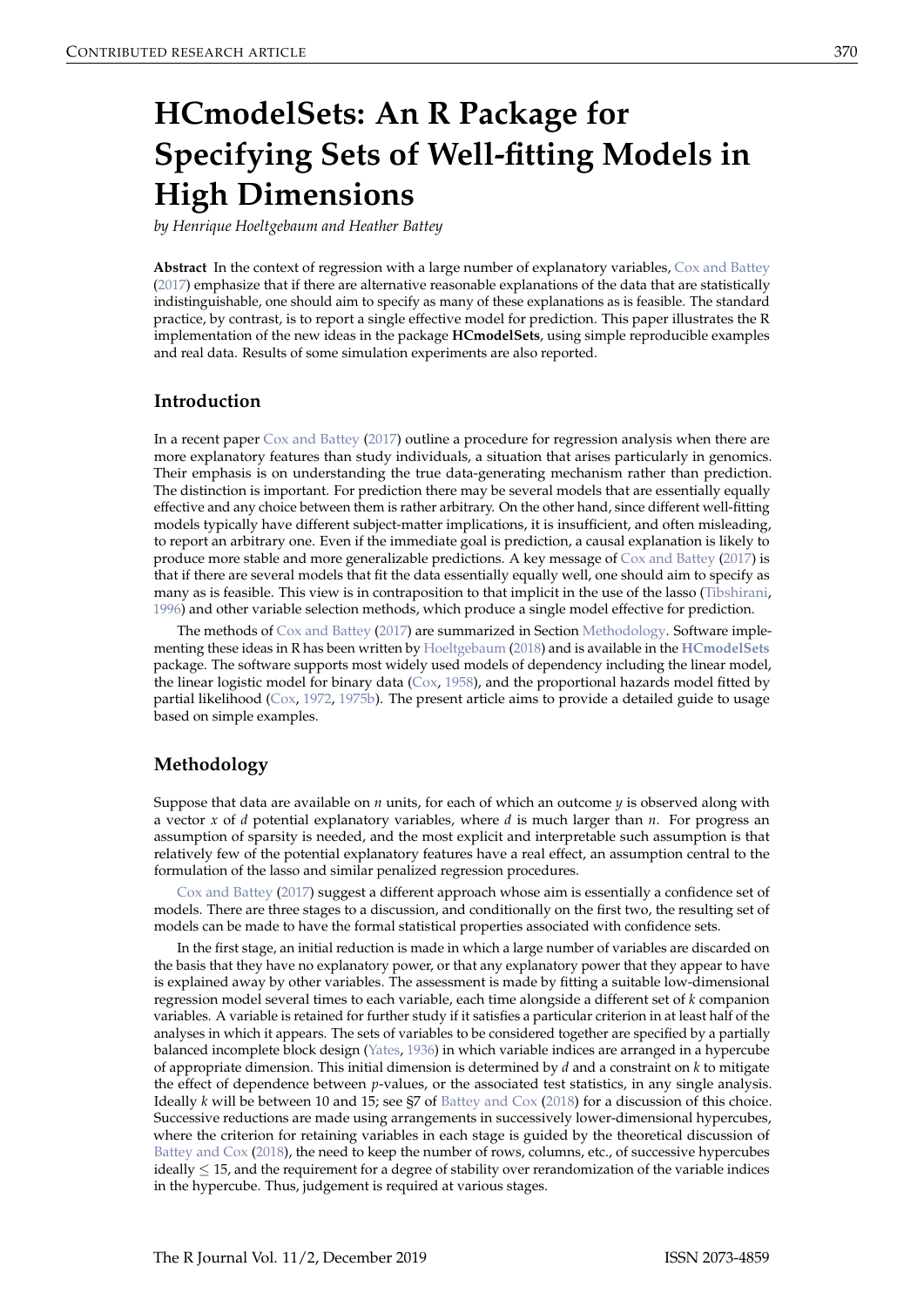<span id="page-1-1"></span>On the resulting set of variables, of which there will be roughly 10-20 by construction, an exploratory analysis is performed, of the kind that is standard in much statistical work. For instance, inspection of interaction plots or probability plots of *t* statistics. The objective is to detect possible nonlinearities or outliers.

All variables retained through the reduction phase and any squared or interaction terms suggested at the exploratory phase comprise the so called comprehensive model. All low dimensional subsets of the comprehensive model are then tested for their compatibility with the data using a likelihood ratio test, and all models that pass this test are reported. If, among this set, there are models that contain interaction terms without the corresponding main effects, the main effects are added.

For the resulting sets of models to have the formal statistical properties associated with confidence sets, conditional on the first two phases, it is necessary to either split the sample, see [Cox](#page-8-6) [\(1975a\)](#page-8-6) for a discussion, or to adjust standard tests of model adequacy in account of the alternative hypothesis being selected in the light of the data.

## **Illustration of usage: a simple reproducible example**

## <span id="page-1-0"></span>**Some simple data generating processes**

We illustrate the functions available in **HCmodelSets**, and their appropriate usage, using simple examples. These functions include DGP, which can be used to reproduce the simulation study of [Battey](#page-8-5) [and Cox](#page-8-5) [\(2018\)](#page-8-5) and to explore further sensitivities.

```
library(HCmodelSets)
dgp = DGP(s=5, a=3, sigStrength=1, rho=0.9, n=100,
                intercept=5, noise=1, var=1, d=1000, DGP.seed = 2018)
```
This generates normally distributed responses as  $Y_i = \mu + x_i^T \beta + \varepsilon_i$  ( $i = 1, ..., n$ ) where, in the present example n = 100,  $\mu$  = intercept = 5, the  $\varepsilon_i$  are independently standard normally distributed and the  $x_i$  are realizations of a d = 1000 dimensional normal random vector of mean zero and covariance matrix Σ. The vector of regression coefficients  $β$  is sparse in the sense that only s = 5 entries are non-zero, equal to sigStrength = 1, and  $\Sigma$  is such that a correlation rho = 0.9 is induced between the corresponding entries of  $x_i$ , the so called signal variables, and among  $a = 3$  of the remaining variables. All potential explanatory variables have variance var  $= 1$ . The results of the subsequent analysis can be reproduced by setting DGP. seed = 2018 as above, but this argument is not needed.

With the appropriate modification to its arguments, the DGP function also generates survival times from a proportional hazards model with Weibull baseline hazard. The hazard function for the *i*th individual is

$$
h_i(t;\beta) = \kappa \tau(\tau t)^{\kappa-1} \exp\{x_i^T \beta\},\
$$

where  $h(t) = \kappa \tau(\tau t)^{\kappa-1}$  is the Weibull hazard function. From this, the density and distribution functions of survival times conditional on  $x_i$  are obtained as

$$
f_i(t;\beta) = \kappa \tau(\tau t)^{\kappa-1} \exp\{x_i^T \beta\} \exp\{-e^{x_i^T \beta} (\tau t)^{\kappa}\},
$$
  

$$
F_i(t;\beta) = \exp\{-e^{x_i^T \beta} (\tau t)^{\kappa}\}.
$$

Thus, given covariates *x<sup>i</sup>* , uncensored survival times from the above proportional hazards model are generated as  $T_i = \{-\log U/(\tau^k e^{x_i^T \beta})\}^{1/\kappa}$ , where *U* is a uniform random variable on  $(0, 1)$ .

In the section entitled [Illustration of performance in some idealized settings](#page-4-0) a minor modification to the previous code is given to generate (potentially censored) survival time data from this model. Simulation results for the procedure fitted to both types of data are also reported in the same section.

#### **Reduction phase**

Based on the previous output, typical usage of the function Reduction.Phase is:

out = Reduction. Phase( $X = dgp$ \$X,  $Y = dgp$ \$Y, family = gaussian, seed.HC =  $1012$ )

In particular, this arranges the indices of the columns of dgp\$X in a hypercube of appropriate dimension, and fits a linear regression model to each set of variables indexed by the rows, columns, etc., of the hypercube. Other choices of the argument family are illustrated in section entitled [Real example.](#page-5-0) The arrangement of the variable indices in the hypercube is at random. However, seed.HC = 1012 allows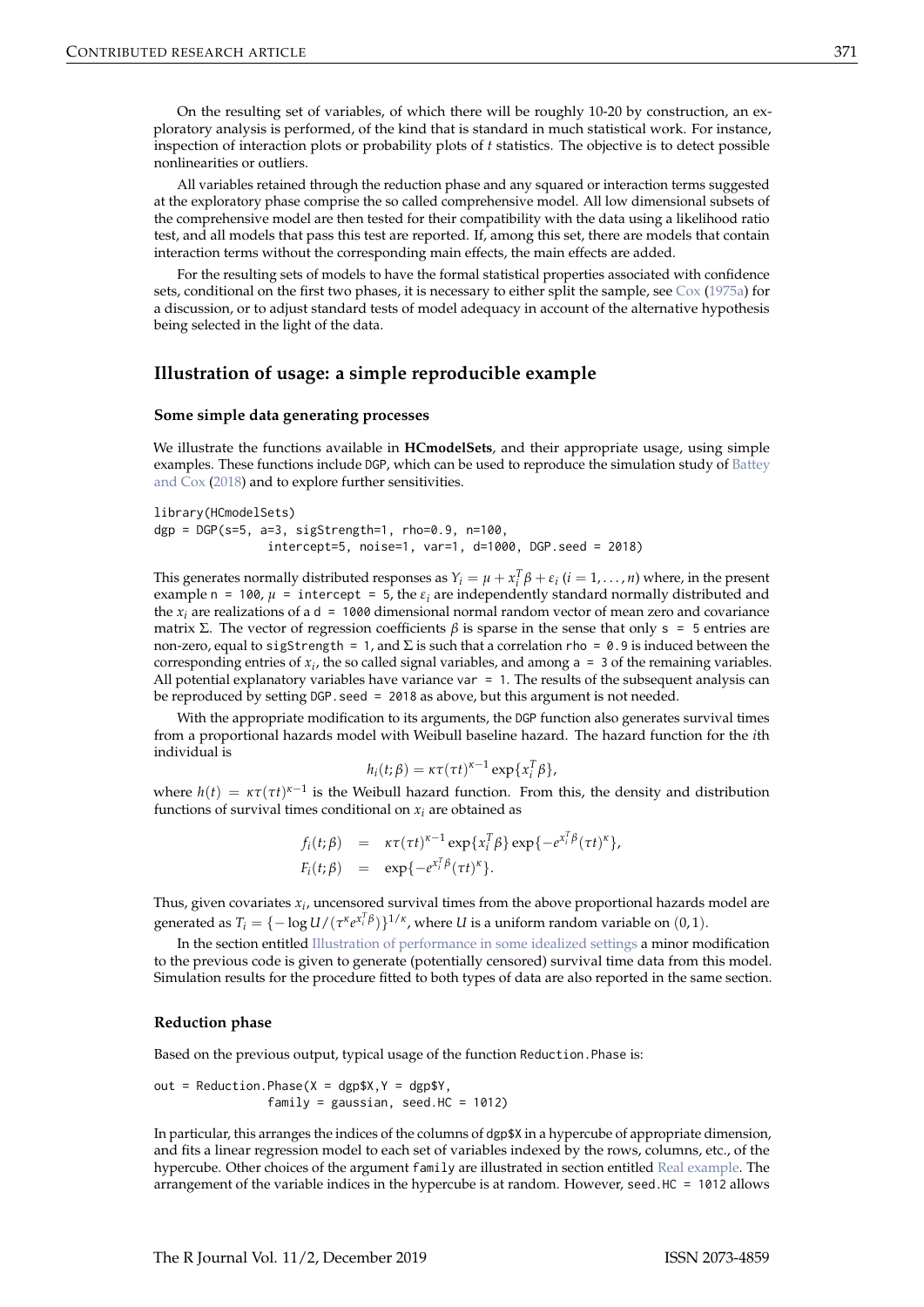<span id="page-2-0"></span>the results of the analyses reported here to be reproduced. If the argument dmHC is left unspecified (the recommendation), as in this example, the dimension of the initial hypercube is set to be the smallest dimension such that the number of rows, columns etc., is no greater than 15. Thus, the present example initially has the 1000 variable indices arranged in a  $10 \times 10 \times 10$  cube.

Because the comprehensive model obtained from the full data achieves better fit than an arbitrary model embedding the one to be tested, a test of adequacy of the smaller model rejects too often in hypothetical repeated application. It is therefore usually sensible to split the sample in two and use, say 70%, for the reduction and exploratory phases, and the remaining 30% for construction of the conditional confidence sets of models. The appropriate modification to the previous code, so that only the first 70 observations are used for the reduction phase, is:

```
outSplit1 = Reduction. Phase(X = \text{deg}X[1:70,],
                Y = dgp$Y[1:70], family = gaussian, seed.HC = 1012
```
If the initial sample size is rather small and the model to be fitted is non-Gaussian, the sample size available for the final phase of the procedure is likely to be too small for the distribution of the maximum likelihood estimator to be well-approximated by its asymptotic distribution. Correspondingly, the coverage probability of the confidence sets of models conditional on the reduction phase is likely to differ from the nominal value. This could be mitigated through a Bartlett correction to the likelihood ratio statistic, but this has not been implemented in the current version of the package. See [Bartlett](#page-8-7) [\(1937\)](#page-8-7); [Barndorff-Nielsen and Cox](#page-8-9) [\(1984\)](#page-8-8) and Barndorff-Nielsen and Cox [\(1994\)](#page-8-9) (p133, p152–53) for a discussion of the theory of Bartlett correction.

A strong reassurance over the security of one's conclusions is given if the set of retained variables does not alter much upon rerandomization of the arrangement of the variable indices in the (hyper)cube, and this is a suitably cautious check in practice. Indeed, if the answers so obtained differ appreciably, the suggestion is that too severe a reduction has been performed. Thus we consider also the outcome outSplit2, obtained when no argument seed.HC is provided, so that variable indices are arranged in their original order. Some variables will appear in all or almost all analyses.

outSplit2 = Reduction. Phase( $X = \text{deg}X[1:70,$ ],  $Y = \text{degyY}[1:70]$ , family = gaussian)

The outcomes outSplit1 and outSplit2 of the previous two analyses are two lists of variable indices from each successive reduction. Only the latter reductions are of ultimate interest, but the intermediate reductions should be inspected to ensure that the number of variables retained is not so large as to be detrimental to the subsequent stage of the reduction. In the present example, the final lists of variables are arrived at by an implementation of the default decision rules, to some extent guided by the analysis of [Battey and Cox](#page-8-5) [\(2018\)](#page-8-5). These are to retain variables if they are among the two most significant in at least half the analyses in which they appear in the first stage reduction, and if they are significant at the 1% level in at least half the analysis in which they appear in subsequent reductions. The 1% threshold is arbitrary and judgement should be exercised if the output of such an analysis is unreasonable, for instance if too many variables are retained in any stage of the reduction. This is particularly important when the initial number of variables is very large, so that variables are initially arranged in a four or five dimensional hypercube. The [Real example](#page-5-0) illustrates appropriate use of judgement through the optional argument vector.signif of the Reduction.Phase function. The objective of the reduction phase is to reduce the number of candidate signal variables to ideally not more than 20, to be subjected to more detailed joint analysis.

The sorted lists of retained variables using the default decision rules and the two initial arrangements of variables indices in the cube are:

```
v1=sort(outSplit1$List.Selection$`Hypercube with dim 2`$numSelected1)
v2=sort(outSplit2$List.Selection$`Hypercube with dim 2`$numSelected1)
v<sub>1</sub>#> [1] 46 51 66 156 229 263 272 319 423 496 531 559 735 804 827 897 929 984 1000
\vee#> [1] 46 156 272 291 319 397 531 559 642 827 897 929 984
```
Of these variables, ten are in common, an appreciable overlap. The indices of the five true signal variables are contained in v1 and v2 (and their intersection). These are

```
dgp$TRUE.idx
#> [1] 46 531 559 897 929
```
Usage of the other functions in the package is illustrated using the output of the second analysis, i.e., the variables in v2.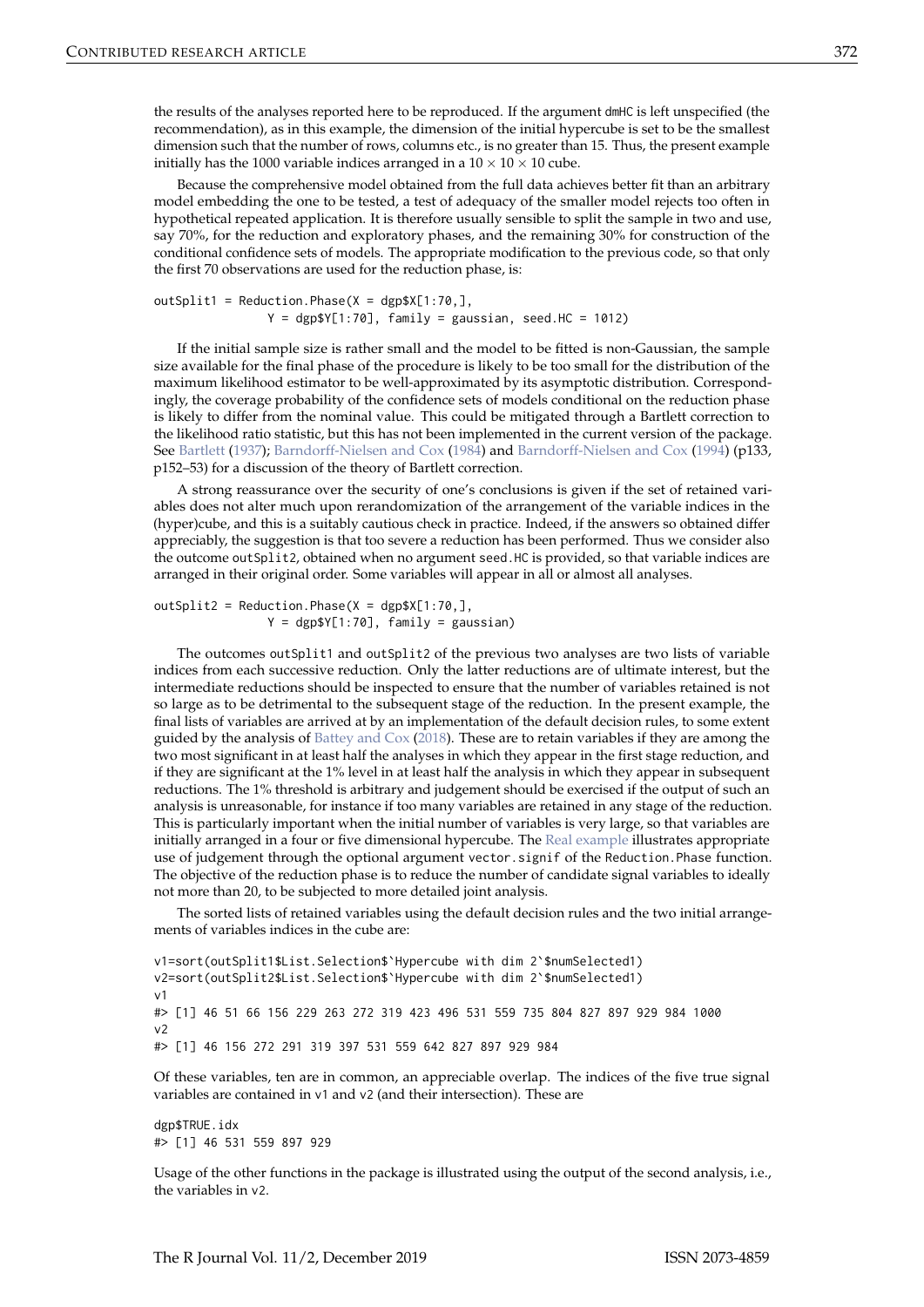<span id="page-3-0"></span>An alternative to the reduction phase is to use a deliberately undertuned lasso fit. The lasso is typically fitted by the coordinate descent algorithm in general regression settings, or by the least angle regression algorithm in the linear model. Thus, the practical implementation of the lasso is essentially forward selection. By contrast, the reduction phase of [Cox and Battey](#page-8-0) [\(2017\)](#page-8-0) is a version of backward elimination. Both forward selection and backward elimination are likely to be effective in many cases, although a theoretical elucidation of the conditions on the design matrix to ensure this has not been attempted. If the objective is to obtain a superset of the comprehensive model, as here, backward elimination has advantages in simpler settings. See [Illustration of performance in some idealized](#page-4-0) [settings](#page-4-0) for an empirical comparison in idealized examples.

The lasso, fitted by coordinate descent as implemented in the R package **[glmnet](https://CRAN.R-project.org/package=glmnet)**, and undertuned to produce at least the same number of variables as in v2, is obtained by

```
library(glmnet)
lasso.fit = glmnet(x = dgp$X[1:70,], y = dgp$Y[1:70])n.\text{coeffs} = apply(\text{coeff}(\text{lasso.fit}), 2, function(x) length(which(x!=0)))idx.coefs = which(n.coefs == length(v2))if(length(idx.coefs)==0){
         idx.\text{coeffs} = min(\text{which} (n.\text{coeffs} >= length(v2))))lasso.var = which(coef(lasso.fit)[,idx.coefs[1]]!=0)
```
In the present example, the associated variables excluding the intercept, are

```
lasso.var[-1]-1
#> [1] 40 46 161 341 384 511 531 559 827 897 929 984
```
Seven of these are in common with  $v1$  and  $v2$ , including the five signal variables.

## **Exploratory phase**

The analysis discussed by  $\cos x$  and Battey [\(2017\)](#page-8-0) is intended to be largely exploratory, and a key aspect of the procedure is that it allows informal checks, standard in much statistical work. The function Exploratory.Phase automates some, but by no means all, of what would typically take place in an exploratory data analysis, and is provided as a rough guide. Usage of the silent argument is illustrated in the [Real example](#page-5-0) section, in which silent = FALSE forces a certain degree of judgement to be exercised.

The following code detects potentially important squared or interaction terms among the variables whose indices are stored in v2.

```
out.exp.phase = Exploratory.Phase(X = dgp$X[1:70,],Y = dgp$Y[1:70], list-reduction = v2,family = gaussian, signif = 0.01)
```
Neither squared terms nor interaction terms are suggested as potentially important.

#### **Model selection phase**

The final stage of the procedure is to test all low-dimensional subsets of the comprehensive model for compatibility with the data. The comprehensive model is that containing all variables from the reduction phase and any squared or interaction terms suggested at the exploratory phase, of which there are none in the present example. Usage is:

out.MS = ModelSelection.Phase( $X = dgpsX[71:100,$ ],  $Y = dgp$Y[71:100], list-reduction = v2, signif = 0.01)$ 

The appropriate modification to the arguments of this function when squared or interaction terms are to be considered is illustrated in the [Real example](#page-5-0) section.

The above finds all models of dimension 5 or smaller whose likelihood ratio test against the comprehensive is not rejected at the signif  $= 0.01$  significance level. The optional argument modelSize specifies the maximum size of the models to be searched over. The true model appears in the set of all well-fitting models identified, i.e., in the list of models displayed by out.MS\$goodModels\$`Model Size 5`. All models that are found to be compatible with the data should be reported. Specifically, the output of the function ModelSelection.Phase should be used to produce (sometimes large) tables like those appearing in the supplementary file of [Cox and Battey](#page-8-0) [\(2017\)](#page-8-0), available at:

<https://www.pnas.org/content/pnas/suppl/2017/07/20/1703764114.DCSupplemental>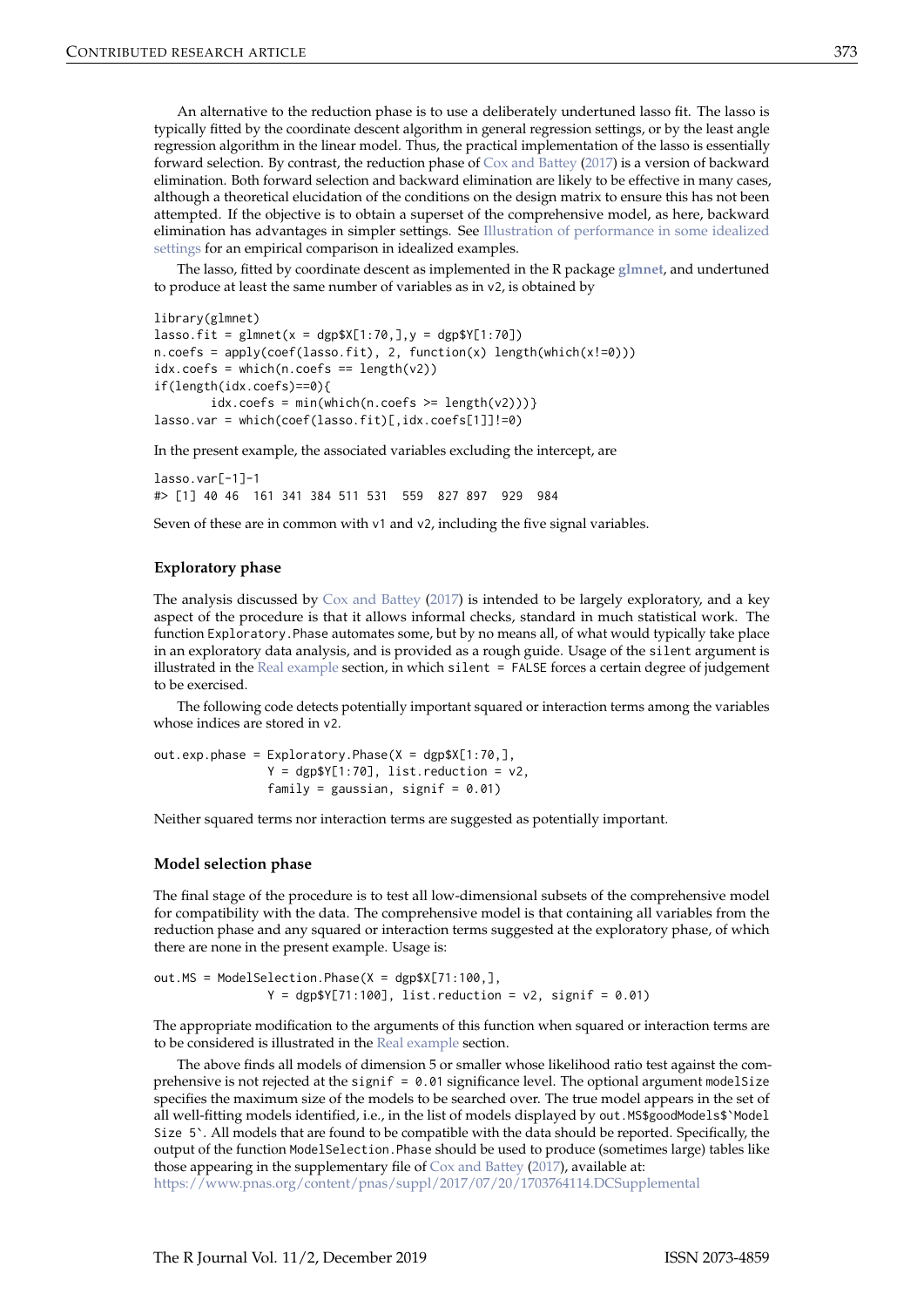<span id="page-4-1"></span>Provided that the sample is split as in the example above, such tables constitute a conditional confidence set of models. Conditional on the reduction phase, these have, in principle, exact nominal coverage in the linear regression model and asymptotically nominal coverage in more general regression models fitted by maximum likelihood.

## <span id="page-4-0"></span>**Illustration of performance in some idealized settings**

The present section explores empirical sensitivities of the procedure to modifications to the data generating mechanism. Several aspects are of interest: sensitivity of the reduction phase as described by [Cox and Battey](#page-8-0) [\(2017\)](#page-8-0) (a version of backward elimination) and of the undertuned lasso (a version of forward selection) in terms of retaining the true model in its entirety; efficacy of the model confidence sets in terms of their coverage probabilities and size. Full sample and split sample properties of both approaches are considered.

It is an open problem to elucidate the conditions on the design matrix and signal strength in order for the procedure based on traversal of successively lower dimensional hypercubes to retain a reasonably sized superset of the true set of signal variables with quantifiable high probability. Some related discussion for the undertuned lasso is given by [Bühlmann and Van De Geer](#page-8-10) [\(2011\)](#page-8-10) chapter 7 and [Belloni and Chernozhukov](#page-8-11) [\(2013\)](#page-8-11).

In the tables below, S is the true set of signal variables,  $\hat{S}$  is the set of variables surviving the reduction phase,  $M$  is the set of low-dimensional models whose likelihood ratio test against the comprehensive model is not rejected at the 1% level. In all the simulation experiments considered, the first stage of the reduction phase arranges the 1000 variables in a  $10 \times 10 \times 10$  cube and retains variables if they are among the two most significant in at least two of the three analyses in which they appear. The second stage reduction is tuned so that approximately 10-20 variables are retained through the reduction phase, however the associated threshold for the significance tests is fixed across Monte Carlo replications so that the number of retained variables is random. Results for the linear model with a sample of size  $n = 100$  are reported in Table 1, where 'CB' is the procedure of [Cox and Battey](#page-8-0) [\(2017\)](#page-8-0) implemented using **HCmodelSets** package. The threshold of the second-stage significance test is 0.1%.

|          |          |        |                 |              | $pr(S \subseteq \widehat{S})$ |            |            | $pr(S \in \mathcal{M})$ | $\mathbb{E} \mathcal{M}\backslash\mathcal{S} $ |             |             |  |
|----------|----------|--------|-----------------|--------------|-------------------------------|------------|------------|-------------------------|------------------------------------------------|-------------|-------------|--|
| $v_{S0}$ | $v_{C0}$ | $\rho$ | signal<br>noise | undertuned   | undertuned                    | CВ         | CB         | CВ                      | <b>CB</b>                                      | CВ          | CВ          |  |
|          |          |        |                 | lasso (full) | lasso (split)                 | (full)     | (split)    | (full)                  | (split)                                        | (full)      | (split)     |  |
| 1        |          | 0.9    | 1               | 1.00(0.04)   | 0.99(0.08)                    | 1.00(0.00) | 1.00(0.00) | 0.57(0.49)              | 0.98(0.14)                                     | 6.16(7.25)  | 16.3(28.6)  |  |
|          |          | 0.9    | 0.6             | 0.94(0.24)   | 0.84(0.37)                    | 0.98(0.15) | 0.83(0.37) | 0.41(0.49)              | 0.83(0.38)                                     | 4.93(4.82)  | 16.1(31.5)  |  |
|          |          | 0.5    | 1               | 0.92(0.27)   | 0.87(0.34)                    | 1.00(0.00) | 1.00(0.00) | 0.56(0.50)              | 0.98(0.13)                                     | 4.63(5.89)  | 8.73 (18.7) |  |
| 1        |          | 0.5    | 0.6             | 0.85(0.36)   | 0.75(0.43)                    | 0.99(0.11) | 0.85(0.35) | 0.39(0.49)              | 0.84(0.36)                                     | 2.29(2.73)  | 8.68 (19.2) |  |
| 1        | 3        | 0.9    | 1               | 1.00(0.04)   | 0.99(0.08)                    | 1.00(0.04) | 0.99(0.08) | 0.62(0.49)              | 0.96(0.19)                                     | 24.6 (24.8) | 77.2 (126)  |  |
|          | 3        | 0.9    | 0.6             | 0.92(0.27)   | 0.79(0.41)                    | 0.97(0.16) | 0.81(0.39) | 0.48(0.50)              | 0.79(0.41)                                     | 22.7 (18.4) | 44.6 (78.1) |  |
|          | 3        | 0.5    | 1               | 0.97(0.16)   | 0.92(0.27)                    | 1.00(0.00) | 1.00(0.00) | 0.59(0.49)              | 0.98(0.13)                                     | 10.9(14.0)  | 14.3(36.1)  |  |
| 1        | 3        | 0.5    | 0.6             | 0.89(0.31)   | 0.82(0.39)                    | 0.97(0.17) | 0.87(0.34) | 0.36(0.48)              | 0.85(0.35)                                     | 3.66(5.01)  | 10.3(25.0)  |  |
| 5        | 1        | 0.9    | 1               | 0.98(0.15)   | 0.95(0.21)                    | 1.00(0.00) | 1.00(0.00) | 0.94(0.23)              | 0.98(0.13)                                     | 7.15(7.19)  | 80.4 (85.7) |  |
| 5        |          | 0.9    | 0.6             | 0.79(0.40)   | 0.57(0.50)                    | 1.00(0.04) | 0.98(0.15) | 0.89(0.31)              | 0.96(0.19)                                     | 40.9 (35.7) | 146 (149)   |  |
| 5        |          | 0.5    | 1               | 1.00(0.04)   | 0.98(0.15)                    | 1.00(0.00) | 1.00(0.00) | 0.96(0.20)              | 0.99(0.11)                                     | 0.01(0.10)  | 8.64 (13.0) |  |
| 5        |          | 0.5    | 0.6             | 0.99(0.10)   | 0.96(0.21)                    | 1.00(0.00) | 0.99(0.10) | 0.88(0.32)              | 0.98(0.15)                                     | 1.18(2.04)  | 51.6(64.2)  |  |
| 5        | 3        | 0.9    | 1               | 0.99(0.11)   | 0.95(0.22)                    | 1.00(0.00) | 1.00(0.00) | 0.94(0.24)              | 0.98(0.15)                                     | 16.7(18.4)  | 212 (202)   |  |
| 5        | 3        | 0.9    | 0.6             | 0.77(0.42)   | 0.51(0.50)                    | 1.00(0.06) | 0.96(0.20) | 0.86(0.35)              | 0.94(0.24)                                     | 101 (88.2)  | 418 (351)   |  |
| 5        | 3        | 0.5    | 1               | 1.00(0.00)   | 1.00(0.00)                    | 1.00(0.00) | 1.00(0.00) | 0.96(0.20)              | 0.98(0.14)                                     | 0.01(0.10)  | 20.0(35.0)  |  |
| 5.       | 3        | 0.5    | 0.6             | 1.00(0.06)   | 0.98(0.13)                    | 1.00(0.00) | 0.99(0.12) | 0.89(0.32)              | 0.96(0.20)                                     | 2.85(4.03)  | 123 (137)   |  |

**Table 1:** Monte Carlo estimates and their estimated standard errors (in parentheses) from 500 Monte Carlo draws from the linear model with parameter combinations as displayed. In the split sample case, 70 observations are used for reduction and 30 for construction of the confidence sets of models.

The same experiment is performed on survival time data, generated according to a proportional hazards model with Weibull baseline hazard as described in the section entitled [Some simple data](#page-1-0) [generating processes.](#page-1-0) The survival times are censored, with the censoring times generated from an exponential distribution of rate 0.1. In particular, our previous code fragment is modified so that in each Monte Carlo replication, data are generated as:

dgp = DGP(s=Vs0, a=Vc0, sigStrength=sigNoise, rho=corr, n=150, intercept=0, DGP.seed = (n.rand + cont.error), var=1,  $d=1000$ , type.response = "S", scale=1, shape=1, rate=0.1)

adopting the values  $c(1,5)$  for Vs0,  $c(1,3)$  for Vc0,  $c(0.9,0.5)$  for corr and  $c(1,0.6)$  for sigNoise as previously done for the linear theory model in Table 1.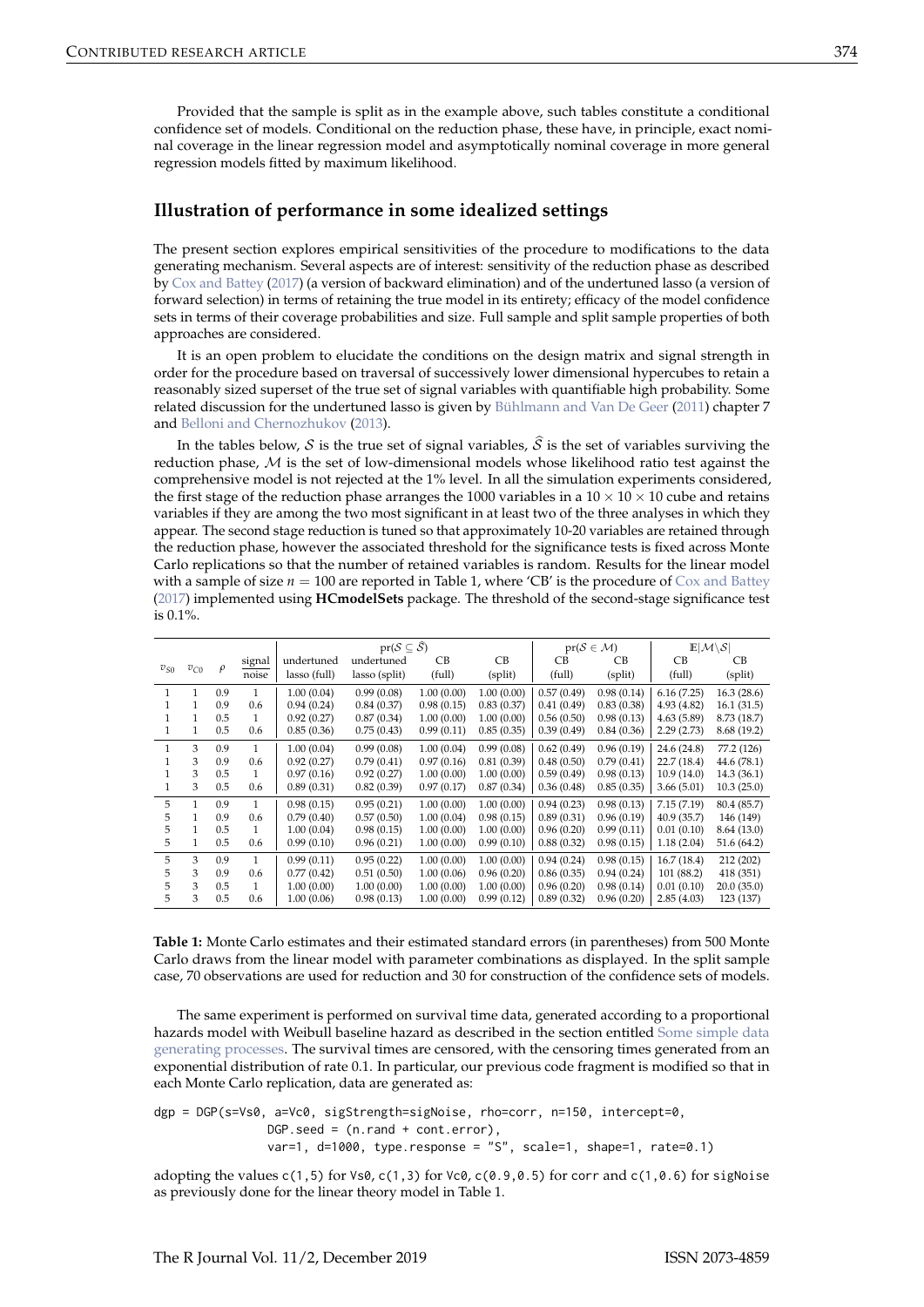<span id="page-5-1"></span>In the notation of Section [Some simple data generating processes,](#page-1-0) the parameters of the Weibull distribution are set as  $\tau$  = scale = 1, and  $\kappa$  = shape = 1. Knowledge of the baseline hazard is ignored and the data are fit by partial likelihood as implemented in the coxph function of the **[survival](https://CRAN.R-project.org/package=survival)** package. Summary statistics over 500 Monte Carlo replications are reported in Table 2. The threshold of the second-stage significance test is 0.25%.

|          |          |        |              |              | $pr(S \subseteq \widehat{S})$ |            |            | $pr(S \in \mathcal{M})$ | $\mathbb{E} \mathcal{M}\backslash\mathcal{S} $ |             |             |
|----------|----------|--------|--------------|--------------|-------------------------------|------------|------------|-------------------------|------------------------------------------------|-------------|-------------|
| $v_{S0}$ | $v_{C0}$ | $\rho$ | signal       | undertuned   | undertuned                    | CВ         | CB         | <b>CB</b>               | CВ                                             | CВ          | CВ          |
|          |          |        | noise        | lasso (full) | lasso (split)                 | (full)     | (split)    | (full)                  | (split)                                        | (full)      | (split)     |
| 1        | 1        | 0.9    | 1            | 1.00(0.00)   | 1.00(0.00)                    | 1.00(0.00) | 1.00(0.00) | 0.03(0.17)              | 0.95(0.23)                                     | 54.1 (92.2) | 1273 (1490) |
|          |          | 0.9    | 0.6          | 0.99(0.12)   | 0.94(0.24)                    | 1.00(0.04) | 0.97(0.17) | 0.00(0.04)              | 0.89(0.31)                                     | 15.6(57.3)  | 1863 (2264) |
|          |          | 0.5    | 1            | 1.00(0.00)   | 1.00(0.00)                    | 1.00(0.00) | 1.00(0.00) | 0.04(0.21)              | 0.95(0.21)                                     | 57.4 (97.4) | 962 (1085)  |
|          |          | 0.5    | 0.6          | 1.00(0.00)   | 0.98(0.13)                    | 0.99(0.08) | 0.96(0.20) | 0.00(0.00)              | 0.90(0.31)                                     | 13.0(31.6)  | 1734 (2374) |
| 1        | 3        | 0.9    | 1            | 1.00(0.00)   | 0.99(0.09)                    | 1.00(0.00) | 1.00(0.04) | 0.07(0.25)              | 0.95(0.22)                                     | 102 (209)   | 2468 (2738) |
|          | 3        | 0.9    | 0.6          | 0.97(0.18)   | 0.90(0.30)                    | 0.98(0.13) | 0.95(0.21) | 0.01(0.09)              | 0.91(0.29)                                     | 45.0 (98.5) | 3182 (3700) |
|          | 3        | 0.5    | 1            | 1.00(0.00)   | 1.00(0.00)                    | 1.00(0.00) | 1.00(0.00) | 0.07(0.25)              | 0.95(0.22)                                     | 105 (158)   | 1094 (1090) |
|          | 3        | 0.5    | 0.6          | 1.00(0.00)   | 1.00(0.06)                    | 1.00(0.00) | 0.97(0.17) | 0.00(0.04)              | 0.91(0.28)                                     | 18.6(51.1)  | 1955 (2859) |
| 5        | 1        | 0.9    | 1            | 0.98(0.15)   | 0.90(0.30)                    | 1.00(0.00) | 1.00(0.04) | 0.78(0.41)              | 0.91(0.29)                                     | 30.9(46.5)  | 916 (1165)  |
| 5        |          | 0.9    | 0.6          | 0.79(0.41)   | 0.52(0.50)                    | 1.00(0.00) | 0.99(0.08) | 0.59(0.49)              | 0.94(0.24)                                     | 136 (180)   | 2216 (2390) |
| 5        |          | 0.5    | 1            | 1.00(0.00)   | 1.00(0.00)                    | 1.00(0.00) | 1.00(0.00) | 0.80(0.40)              | 0.91(0.28)                                     | 0.00(0.09)  | 59.0 (118)  |
| 5        |          | 0.5    | 0.6          | 1.00(0.00)   | 0.99(0.12)                    | 1.00(0.00) | 1.00(0.04) | 0.54(0.50)              | 0.90(0.31)                                     | 1.46(4.22)  | 382 (572)   |
| 5        | 3        | 0.9    | 1            | 0.98(0.13)   | 0.86(0.35)                    | 1.00(0.00) | 1.00(0.04) | 0.80(0.40)              | 0.86(0.35)                                     | 46.4 (66.2) | 1383 (1682) |
| 5        | 3        | 0.9    | 0.6          | 0.71(0.45)   | 0.48(0.50)                    | 1.00(0.00) | 0.99(0.11) | 0.63(0.48)              | 0.90(0.30)                                     | 242 (310)   | 2846 (2603) |
| 5        | 3        | 0.5    | $\mathbf{1}$ | 1.00(0.00)   | 1.00(0.00)                    | 1.00(0.00) | 1.00(0.00) | 0.83(0.38)              | 0.87(0.34)                                     | 0.09(1.03)  | 73.4 (175)  |
| 5        | 3        | 0.5    | 0.6          | 1.00(0.00)   | 0.99(0.11)                    | 1.00(0.00) | 1.00(0.04) | 0.59(0.49)              | 0.90(0.30)                                     | 2.35(5.25)  | 575 (925)   |

**Table 2:** Monte Carlo estimates and their estimated standard errors (in parentheses) from 500 Monte Carlo draws from the Weibull proportional hazards model with parameter combinations as displayed.

The results are qualitatively similar to those for the linear model. The main difference is that the coverage probability of the confidence sets of models, conditional on all variables being retained through the first stage reduction, is lower than the 0.99 nominal level. The reason is that the distribution theory underpinning the associated likelihood ratio tests is, in principle, exact for the linear model and is at best asymptotically valid for most other types of regression model. This could be mitigated through a Bartlett correction to the likelihood ratio statistic, but this has not been implemented in the current version of the package. The results of Table 2 are for  $n = 150$  with 100 observations used for reduction and 50 for construction of confidence sets of models in the split sample case. As mentioned previously, adjustments to the likelihood ratio statistic to improve the  $\chi^2$  approximation to its distribution are possible, but these have not been implemented in **HCmodelSets**.

# <span id="page-5-0"></span>**Real example**

We now illustrate the use of **HCmodelSets** to construct conditional confidence sets of models for the survival times of lymphoma patients. The data<sup>[1](#page-0-1)</sup> are from the study of [Alizadeh et al.](#page-8-12) [\(2000\)](#page-8-12) and also used by [Simon et al.](#page-9-2) [\(2011\)](#page-9-2). There are measurements on  $d = 7399$  genetic variants for  $n = 240$  patients. The indices of these variables are arranged in a 4 dimensional hypercube, which is the default starting dimension. As before, the data are divided into those to be used in the reduction and exploratory phases and those to be used in the model selection phases.

```
data(LymphomaData)
x = t(patient.data$x)
y = patient.data$time
status = patient.data$status
# Data Splitting
X.in = x[1:168, ]Y.in = v[1:168]status.in = status[1:168]
Y = \text{cbind}(Y.in, status.in)X.out = x[169:240.]Y.out = V[169:240]status.out = status[169:240]
```
The first stage decision rule is to retain all variables that are among the two most significant in at least two of the three analyses in which they appear. The decision rules for the remaining reduction stages are specified by the argument vector.signif in the Reduction.Phase function:

<sup>1</sup>Avaliable at <https://www.jstatsoft.org/article/view/v039i05>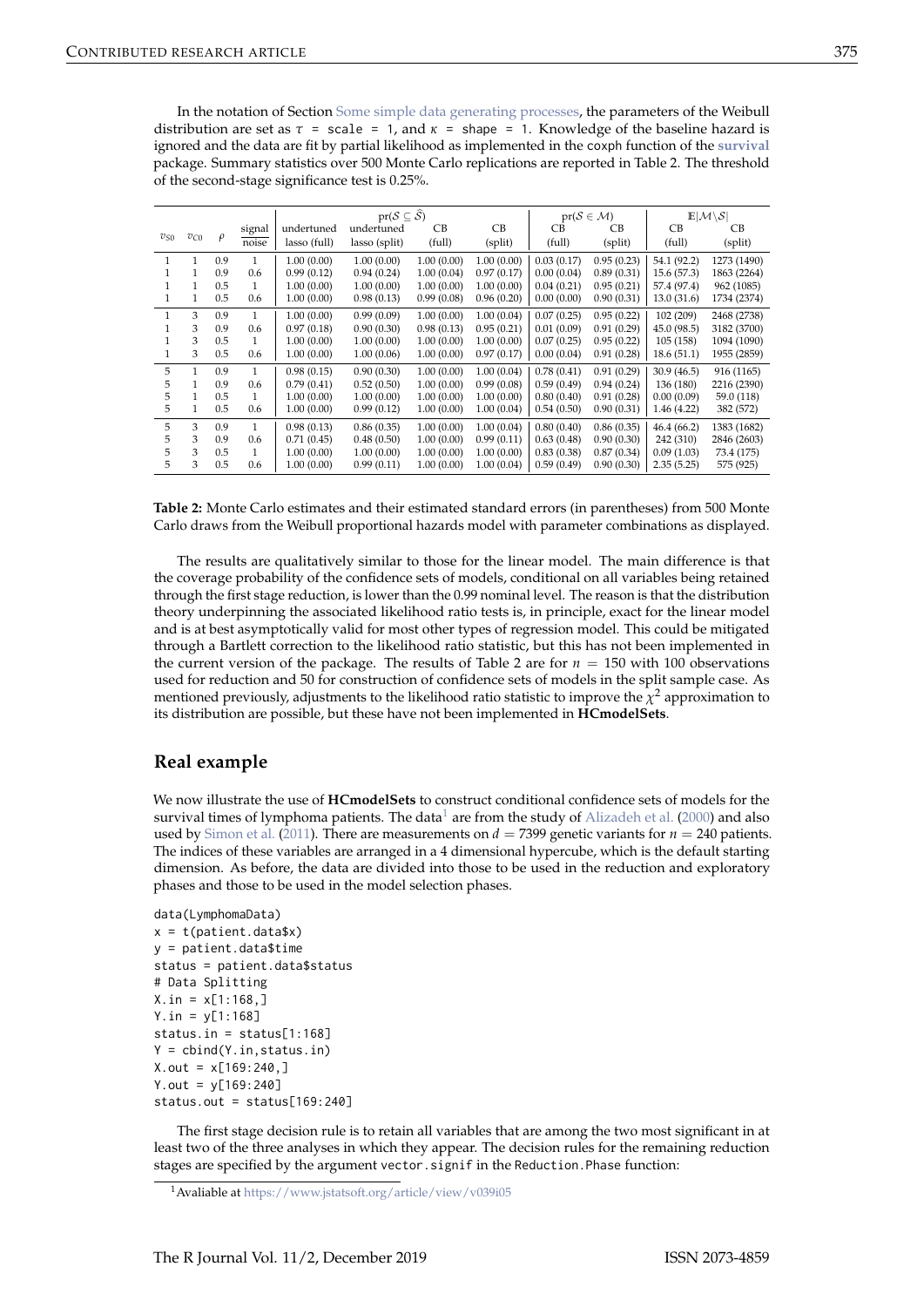<span id="page-6-0"></span>library(HCmodelSets) out.1 = Reduction. Phase( $X = X.in, Y = Y, Cox$ . Hazard = TRUE, vector.signif = c(2,0.0025,0.001), seed.HC = 2)

The choice vector.signif =  $c(2, 0.0025, 0.001)$  means that the second stage decision rule retains variables if they are significant at the 0.25% level in at least two of the three analyses in which they appear and the third stage decision rule retains variables if they are significant at the 0.1% level in at least one of the two analyses in which they appear. This choice was determined by checking that the numbers of variables retained through each stage of the reduction is sensible, that the number of variables ultimately retained is within the target range, and that the outcome is not too sensitive to changes to the original arrangement of the variable indices in the hypercube. The set of variables ultimately retained is

```
v1 = out.1$List.Selection$`Hypercube with dim 2`$numSelected1
sort(v1)
#> [1] 1188 1660 1825 2437 2879 2902 3172 3177 3800 3814 3822 3824 5027 6134 6706 6896 7357
```
Rerandomizing the variable indices in the hypercube produces the set of variables

```
out.2 = Reduction. Phase(X = X. in, Y = Y, Cox. Hazard = TRUE,
                vector.signif = c(2,0.0025,0.001), seed.HC = 11)
v2 = out.2$List.Selection$`Hypercube with dim 2`$numSelected1
sort(v2)
#> [1] 1188 1675 1714 1825 1984 2437 2900 3172 3800 3811 3818 3819 3822 3833 4126
        5027 6134 6706 7069 7357
```
Ten of the variables in the original list of 17 are also in the second list. The lasso, undertuned to select at least the same number of variables as in v1 produces an overlap of 8 variables with v1, namely,

```
library(glmnet)
lasso.fit = glmnet(X.in, Surv(Y.in,status.in),
                 family = "\text{cox}", alpha = 1)
n.coefs = apply(coef(lasso.fit), 2, function(x) length(which(x!=0)))
idx.\text{coeffs} = \text{which}(n.\text{coeffs} == \text{length}(v1))if(length(idx.coefs)==0){
        idx.coefs = min(which(n.coefs >= v1))lasso.var = which(coef(lasso.fit)[,idx.coefs[1]]!=0)
lasso.var
#> [1] 394 1072 1188 1456 1662 1681 1825 2902 3172 3180 3801
        3822 4882 5027 6134 6896 7357
```
The variable 3801, found by the lasso, has empirical correlation greater than 0.9 with variable 3800 in v1 and v2.

The exploratory phase now uses significance tests as an informal guide to suggesting potential squared or interaction terms. For each of the variables in v1, a regression is fitted by partial likelihood with its squared term added. Extreme *t* statistics on squared terms suggest a potentially important effect. The linear interactions of pairs of variables are checked in a similar way, with silent = FALSE in Exploratory.Phase producing plots of the response variable as a function of pairs of variables for any interaction suggested as potentially important. Example usage is

out.exp.phase = Exploratory.Phase(X=X.in,Y=Y, list.reduction = v1, silent = FALSE, Cox.Hazard = TRUE, signif=0.01)

which produces a sequence of plots and questions of the form

#### Discard interaction term? [Y/N].

For illustrative purposes, we answer N (no) to the questions for which the plots are displayed in Figure 1, although the suggestion from an interaction plot ought to be much stronger to justify an interaction's inclusion. See [Cox and Battey](#page-8-0) [\(2017\)](#page-8-0) for an example.

Thus we have 20 variables in all, the seventeen variables contained in v1, one squared term contained in out.Exploratory.Phase\$mat.select.SQ and two interaction terms given by the rows of out.Exploratory.Phase\$mat.select.INTER. The analysis proceeds as follows:

sq.terms = out.exp.phase\$mat.select.SQ in.terms = out.exp.phase\$mat.select.INTER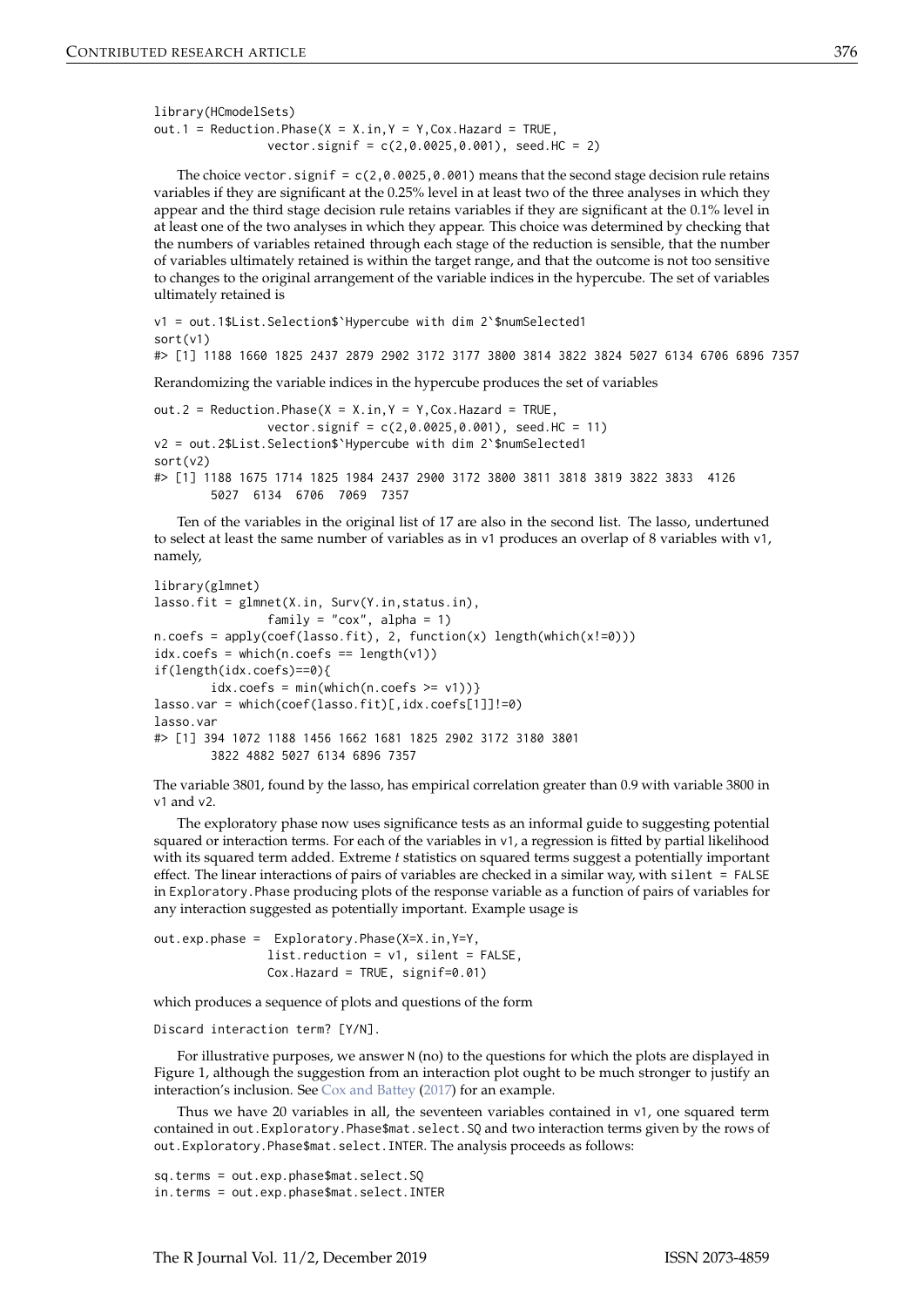<span id="page-7-0"></span>

**Figure 1:** Interaction plots of variables (6134, 3824) and (3814, 6706)

| A  |      | B    |      |      |      |      |      |      |      |      |      |              |      |      |      |      |      |      |      |      |
|----|------|------|------|------|------|------|------|------|------|------|------|--------------|------|------|------|------|------|------|------|------|
|    | 12   | 14   | 19   | 10   | 4    | 15   | 20   | 3    | 7    | 9    | 18   | $\mathbf{1}$ | 11   | 17   | 13   | 5    | 6    | 16   | 2    | 8    |
| 12 |      | 0.26 | 0.24 | 0.87 | 0.81 | 0.84 | 0.76 | 0.75 | 0.77 | 0.74 | 0.72 | 0.73         | 0.73 | 0.72 | 0.72 | 0.71 | 0.71 | 0.71 | 0.71 | 0.70 |
| 14 | 0.22 |      | 0.20 | 0.85 | 0.80 | 0.83 | 0.75 | 0.74 | 0.75 | 0.73 | 0.71 | 0.72         | 0.71 | 0.70 | 0.71 | 0.70 | 0.69 | 0.69 | 0.69 | 0.69 |
| 19 | 0.00 | 0.00 |      | 0.82 | 0.75 | 0.79 | 0.69 | 0.67 | 0.70 | 0.65 | 0.63 | 0.65         | 0.63 | 0.62 | 0.63 | 0.61 | 0.61 | 0.61 | 0.61 | 0.60 |
| 10 | 0.75 | 0.73 | 0.73 |      | 0.47 | 0.35 | 0.37 | 0.45 | 0.46 | 0.44 | 0.47 | 0.47         | 0.48 | 0.47 | 0.47 | 0.48 | 0.48 | 0.48 | 0.47 | 0.48 |
|    | 0.62 | 0.63 | 0.63 | 0.45 |      | 0.41 | 0.48 | 0.48 | 0.40 | 0.46 | 0.47 | 0.43         | 0.43 | 0.45 | 0.44 | 0.43 | 0.44 | 0.44 | 0.45 | 0.44 |
| 15 | 0.68 | 0.68 | 0.68 | 0.31 | 0.40 |      | 0.31 | 0.42 | 0.43 | 0.43 | 0.42 | 0.43         | 0.43 | 0.44 | 0.44 | 0.44 | 0.44 | 0.45 | 0.44 | 0.44 |
| 20 | 0.48 | 0.47 | 0.48 | 0.28 | 0.43 | 0.26 |      | 0.40 | 0.40 | 0.40 | 0.40 | 0.39         | 0.39 | 0.39 | 0.40 | 0.39 | 0.39 | 0.39 | 0.39 | 0.39 |
|    | 0.44 | 0.44 | 0.44 | 0.34 | 0.41 | 0.36 | 0.38 |      | 0.38 | 0.39 | 0.37 | 0.37         | 0.37 | 0.37 | 0.36 | 0.37 | 0.37 | 0.37 | 0.38 | 0.37 |
|    | 0.48 | 0.48 | 0.48 | 0.37 | 0.32 | 0.37 | 0.38 | 0.38 |      | 0.39 | 0.37 | 0.37         | 0.38 | 0.38 | 0.38 | 0.38 | 0.37 | 0.37 | 0.36 | 0.37 |
| 9  | 0.38 | 0.38 | 0.38 | 0.30 | 0.35 | 0.34 | 0.35 | 0.35 | 0.35 |      | 0.35 | 0.34         | 0.32 | 0.34 | 0.34 | 0.34 | 0.33 | 0.34 | 0.34 | 0.34 |
| 18 | 0.33 | 0.34 | 0.32 | 0.33 | 0.37 | 0.32 | 0.33 | 0.33 | 0.32 | 0.34 |      | 0.34         | 0.33 | 0.33 | 0.33 | 0.33 | 0.33 | 0.33 | 0.33 | 0.33 |
|    | 0.35 | 0.35 | 0.35 | 0.32 | 0.31 | 0.32 | 0.32 | 0.32 | 0.32 | 0.32 | 0.33 |              | 0.32 | 0.32 | 0.33 | 0.32 | 0.32 | 0.32 | 0.32 | 0.32 |
| 11 | 0.32 | 0.31 | 0.30 | 0.32 | 0.28 | 0.29 | 0.30 | 0.30 | 0.31 | 0.29 | 0.30 | 0.31         |      | 0.30 | 0.30 | 0.30 | 0.31 | 0.30 | 0.30 | 0.30 |
| 17 | 0.29 | 0.29 | 0.28 | 0.30 | 0.30 | 0.30 | 0.29 | 0.30 | 0.30 | 0.30 | 0.29 | 0.30         | 0.30 |      | 0.29 | 0.30 | 0.30 | 0.30 | 0.30 | 0.30 |
| 13 | 0.30 | 0.30 | 0.28 | 0.30 | 0.29 | 0.30 | 0.31 | 0.28 | 0.30 | 0.30 | 0.30 | 0.31         | 0.30 | 0.29 |      | 0.29 | 0.30 | 0.29 | 0.30 | 0.30 |
|    | 0.25 | 0.25 | 0.24 | 0.28 | 0.26 | 0.28 | 0.27 | 0.27 | 0.28 | 0.28 | 0.27 | 0.27         | 0.28 | 0.28 | 0.27 |      | 0.28 | 0.27 | 0.27 | 0.27 |
| h  | 0.24 | 0.23 | 0.22 | 0.28 | 0.26 | 0.27 | 0.26 | 0.26 | 0.26 | 0.26 | 0.27 | 0.27         | 0.27 | 0.27 | 0.27 | 0.27 |      | 0.27 | 0.27 | 0.27 |
| 16 | 0.23 | 0.23 | 0.22 | 0.27 | 0.25 | 0.28 | 0.26 | 0.26 | 0.25 | 0.26 | 0.26 | 0.26         | 0.26 | 0.26 | 0.26 | 0.26 | 0.26 |      | 0.26 | 0.26 |
|    | 0.23 | 0.23 | 0.21 | 0.27 | 0.27 | 0.27 | 0.26 | 0.27 | 0.25 | 0.26 | 0.26 | 0.26         | 0.26 | 0.26 | 0.26 | 0.26 | 0.26 | 0.26 |      | 0.26 |
| 8  | 0.20 | 0.20 | 0.18 | 0.26 | 0.24 | 0.26 | 0.24 | 0.24 | 0.24 | 0.24 | 0.24 | 0.24         | 0.24 | 0.24 | 0.25 | 0.24 | 0.24 | 0.25 | 0.25 |      |

**Table 3:** The proportion of the models in the confidence set not containing variable *B* that contain variable *A*, i.e.  $|M(A \cap \neg B)| / |M(\neg B)|$ , where  $M(\neg B)$  is the set of models in the confidence set that do not contain variable *B*.

out.MS = ModelSelection.Phase(X = X.out, Y = cbind(Y.out,status.out), list.reduction = v1,Cox.Hazard = TRUE, sq.terms = sq.terms, in.terms = in.terms, signif =  $0.05$ , modelSize = 7)

Sets of well-fitting models of different sizes, up to model Size  $= 7$ , are contained in the list out.MS\$goodModels. For instance, out.MS\$goodModels\$`Model Size 2` produces a list of well-fitting models of size 2. If there are models for which an interaction term is present without the corresponding main effects, the main effects are added. Thus, there are 23 models of size 2, statistically indistinguishable from the comprehensive model at the 5% significance level.

Of all the well-fitting models identified 72% involve the variable 3824 and 70% involve the variable 6134. A very small proportion of models contain neither 3814 nor 6134. Indeed variables 3814 and 6134 occur frequently, but rarely together. Table 3 reports the proportion of models containing variable A, given that they do not contain variable B, say. While one should be cautious over overinterpretting the output, these give an indication of which variables might be substitutes for one another. The variables have been ordered, from left to right and from top to bottom, in order of their frequency of appearance in the sets of models. For typographical reasons their indices have been recoded as: 1=1188; 2=1660; 3=1825; 4=2437; 5=2879; 6=2902; 7=3172; 8=3177; 9=3800; 10=3814; 11=3822; 12=3824; 13=5027; 14=6134; 15=6706; 16=6896; 17=7357; 18=squared term on 3814; 19=interaction between 6134 and 3824; 20=interaction between 3814 and 6706. For an example of other summary tables of potential interest, see the supplementary file of [Cox and Battey](#page-8-0) [\(2017\)](#page-8-0).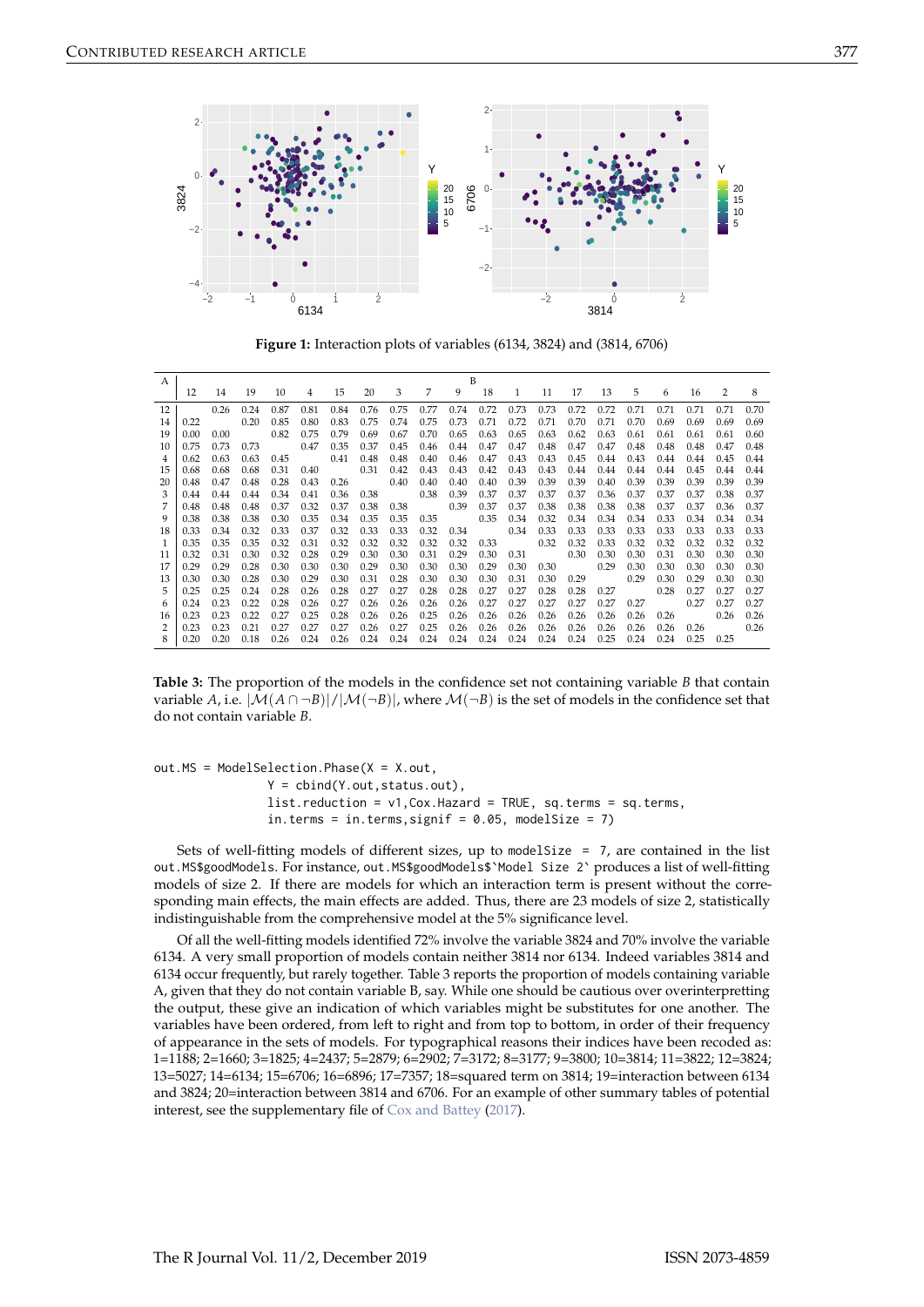# <span id="page-8-13"></span>**Summary**

In the context of regression with a large number of potential explanatory variables [Cox and Battey](#page-8-0) [\(2017\)](#page-8-0) emphasize that if there are several statistically indistinguishable explanations of the data, one should aim to specify as many as is feasible, a view that is in contraposition to that implicit in the use of the lasso and similar methods. The approach of [Cox and Battey](#page-8-0) [\(2017\)](#page-8-0) entails reducing the set of variables to those that potentially have an individual effect on the response, followed by more detailed joint exploration, requiring judgement at various stages. We have discussed the R implementation of these new ideas in **HCmodelSets**. Matlab code is also available at [http://wwwf.imperial.ac.uk/](http://wwwf.imperial.ac.uk/~hbattey/softwareCube.html) [~hbattey/softwareCube.html](http://wwwf.imperial.ac.uk/~hbattey/softwareCube.html).

## **Acknowledgments**

We thank D. R. Cox for valuable comments and M. Avella Medina for a helpful reference. The work of H. H. Hoeltgebaum was fully supported by the National Council for Research and Development, CNPq, Ministry of Science and Technology, Brazil. The development of **HCmodelSets** and the work of H. S. Battey was supported by a UK Engineering and Physical Sciences Research Fellowship (grant number EP/P002757/1). We also would like to thank the anonymous referees for helpful comments.

# **Bibliography**

- <span id="page-8-12"></span>A. A. Alizadeh, M. B. Eisen, R. E. Davis, C. Ma, I. S. Lossos, A. Rosenwald, J. C. Boldrick, H. Sabet, T. Tran, X. Yu, J. I. Powell, L. Yang, G. E. Marti, T. Moore, J. Hudson Jr, L. Lu, D. B. Lewis, R. Tibshirani, G. Sherlock, W. C. Chan, T. C. Greiner, D. D. Weisenburger, J. O. Armitage, R. Warnke, R. Levy, W. Wilson, M. R. Grever, J. C. Byrd, D. Botstein, P. O. Brown, and L. M. Staudt. Distinct types of diffuse large b-cell lymphoma identified by gene expression profiling. *Nature*, 403(6769):503, 2000. [[p375\]](#page-5-1)
- <span id="page-8-8"></span>O. E. Barndorff-Nielsen and D. R. Cox. Bartlett adjustments to the likelihood ratio statistic and the distribution of the maximum likelihood estimator. *J. of the Royal Statistical Society B*, 46(3):483–495, 1984. [[p372\]](#page-2-0)
- <span id="page-8-9"></span>O. E. Barndorff-Nielsen and D. R. Cox. *Inference and Asymptotics*, volume 13. Chapman & Hall London, 1994. [[p372\]](#page-2-0)
- <span id="page-8-7"></span>M. S. Bartlett. Properties of sufficiency and statistical tests. *Proceedings of the Royal Society of London. Series A-Mathematical and Physical Sciences*, 160(901):268–282, 1937. [[p372\]](#page-2-0)
- <span id="page-8-5"></span>H. Battey and D. R. Cox. Large numbers of explanatory variables: a probabilistic assessment. *Proceedings of the Royal Society A: Mathematical, Physical and Engineering Sciences*, 474, 2018. [[p370,](#page-0-2) [371,](#page-1-1) [372\]](#page-2-0)
- <span id="page-8-11"></span>A. Belloni and V. Chernozhukov. Least squares after model selection in high-dimensional sparse models. *Bernoulli*, 19(2):521–547, 2013. [[p374\]](#page-4-1)
- <span id="page-8-10"></span>P. Bühlmann and S. Van De Geer. *Statistics for High-Dimensional Data: Methods, Theory and Applications*. Springer-Verlag, 2011. [[p374\]](#page-4-1)
- <span id="page-8-2"></span>D. R. Cox. The regression analysis of binary sequences. *J. of the Royal Statistical Society B*, 20(2):215–232, 1958. [[p370\]](#page-0-2)
- <span id="page-8-3"></span>D. R. Cox. Regression models and life tables (with discussion). *J. of the Royal Statistical Society*, 34(2): 187–220, 1972. [[p370\]](#page-0-2)
- <span id="page-8-6"></span>D. R. Cox. A note on data-splitting for the evaluation of significance levels. *Biometrika*, 62(2):441–444, 1975a. [[p371\]](#page-1-1)
- <span id="page-8-4"></span>D. R. Cox. Partial likelihood. *Biometrika*, 62:269–276, 1975b. [[p370\]](#page-0-2)
- <span id="page-8-0"></span>D. R. Cox and H. Battey. Large numbers of explanatory variables, a semi-descriptive analysis. *Proceedings of the National Academy of Sciences*, 114(32):8592–8595, 2017. [[p370,](#page-0-2) [373,](#page-3-0) [374,](#page-4-1) [376,](#page-6-0) [377,](#page-7-0) [378\]](#page-8-13)
- <span id="page-8-1"></span>H. H. Hoeltgebaum. *HCmodelSets: Regression with a Large Number of Potential Explanatory Variables*, 2018. URL <https://CRAN.R-project.org/package=HCmodelSets>. R package version 1.0.2. [[p370\]](#page-0-2)